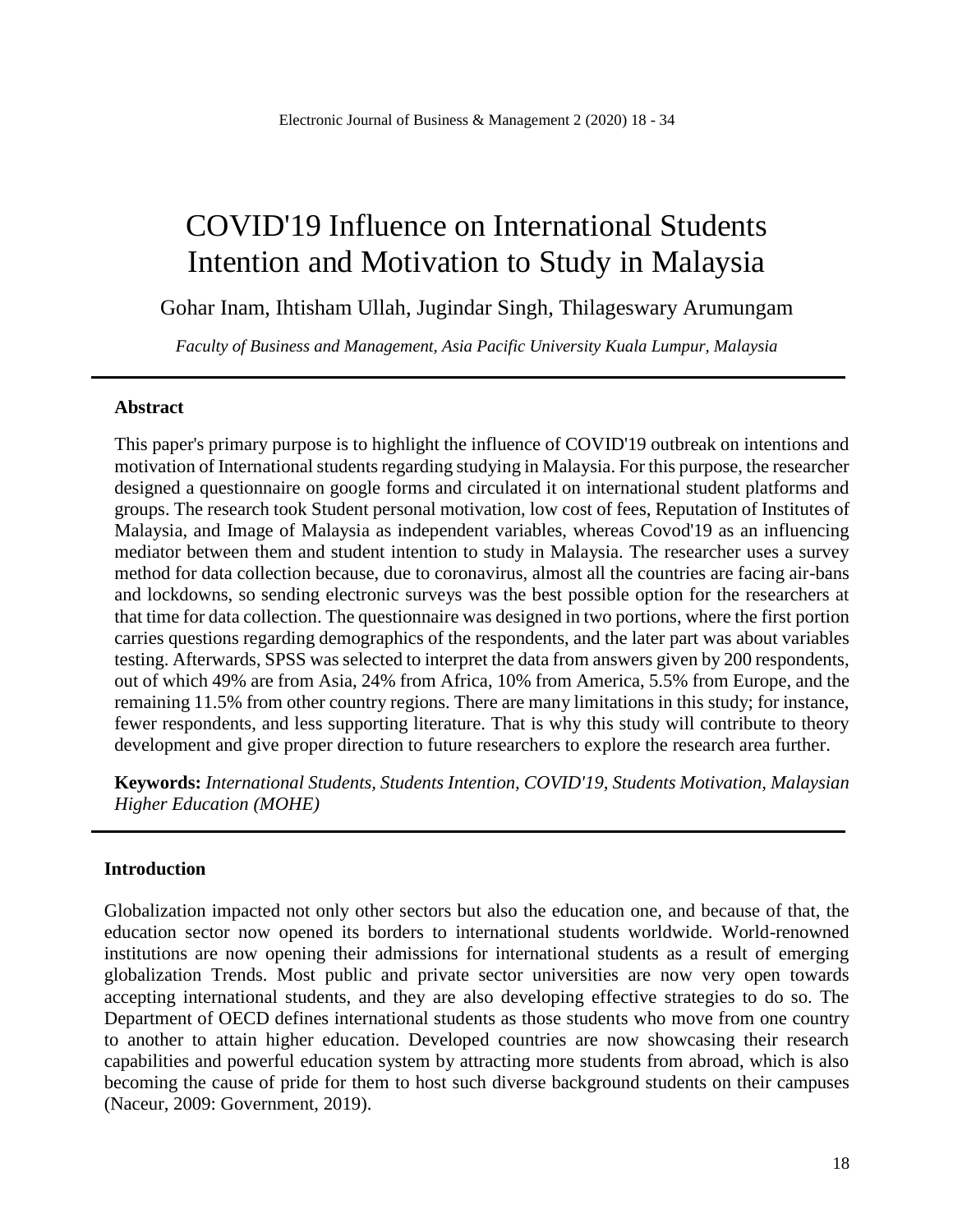According to researchers, in today's competitive global market, there is a fight for the survival of the fittest. The role of Universities is now extended from not only grooming the National Talent but also the talented workforce for the Global market. Higher education universities now work independently from their respective governments, and they have sufficient funds to do that because of international students funding (Shaista E. Khilji, 2015).

Researches of the view that no single country can develop a global talent that the new world requires are the main reason behind competition of all the developed countries because all of them want to have the best ability to themselves. Many of the researchers highlighted this completion of attracting the best talent as a "Battle for brains" or "Global hunt" (Kapur, 2005: McHale, 2015). Moreover, many countries now relax their procedure of visa for the sake of facilitating international students. For instance, European countries and the USA Now introduced many particular visa types for assisting international students and to make them stay in their country for better future Research and development. These visa types are HIB, blue card, point-based visa process, etc. (Varghese, 2015).

## **Malaysian Perspective**

Higher Education department of Malaysia is trying to imitate European countries' footsteps, for the sake of promoting education and specifically International Education in their country. Furthermore, international students are the primary revenue stream for the country's economy that is strengthening it. The top three countries of Asia and the Pacific, namely, Hong Kong, Malaysia, and Singapore, are now fighting head-on for the title of education hub in the Asia Pacific. All three countries are doing what they are at best for promoting and developing the higher education system in their respective countries. The new strategic planning of the Education Ministry of Malaysia to become the most favourable international student destination in 2020 was announced in their diplomatic planning conference (NHESP, 2020).

Moreover, the Education Ministry of Malaysia is trying to become the 'student hub' of the coming times in the area, specifically the east Asia Pacific. Malaysian governmental agencies are looking for the right opportunities and utilizing them at the same time for the aim of becoming the new favourite destination of achieving higher education by the students; this comes with a specific type of benefits like a generation of revenue for the country's economy and also the buildup of reputation among the international community.

Hard work is paying off Malaysia because many students from other countries are getting admission to different higher educational universities in Malaysia. From a survey done by the MOHE, there is an increase of 65% in international student enrollment, with most of the students taking admission to the privately-owned universities of Malaysia. Primary reasons that students from Asian countries and even from European countries are getting attracted towards Malaysian Universities because they are offering quality education within the reasonable cost, affordable living cost is also the plus point of Malaysia. Malaysian ministry is fruitful in achieving the target of recruiting more students from the countries of Africa and the Middle East, and they targeted those countries because, after the incident of 9/11, students from these areas are having trouble in getting admissions in Europe. Most of the international students studying in Malaysia are from Iran, Saudi Arab, Jordan, Yemen, Pakistan, India, and Bangladesh (MOHE, 2014).

The Malaysian government is focusing on the strategy of collaboration and partnership with the European and other major Educational Institutes to make sure that the education that they are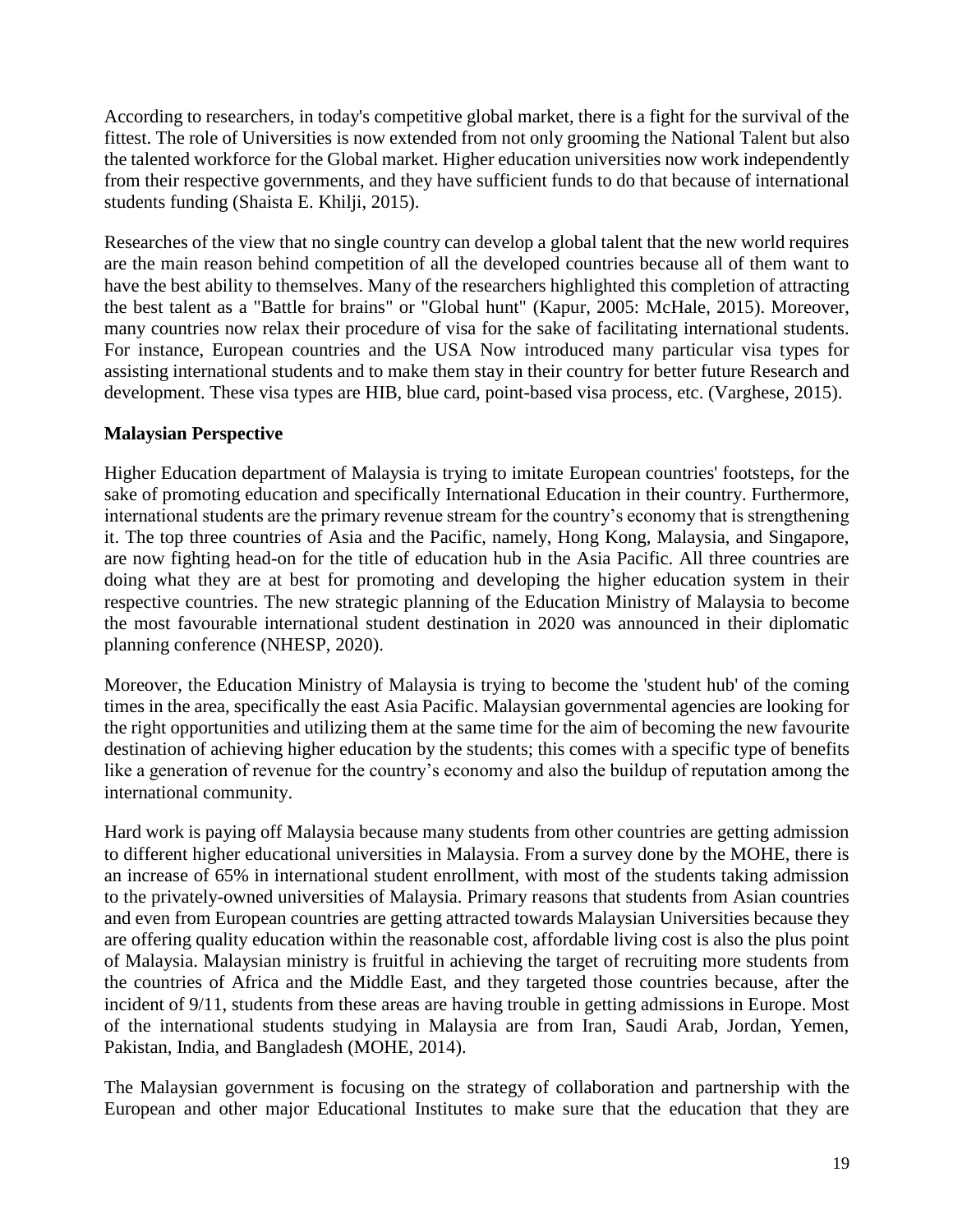providing is up to date and according to the international standards (Chan, 2013: Hashim, 2019). Education Ministry of Malaysia is doing their best to provide world-class and standard education to international students with any names that they can have. The reason behind this entire affair is that they are trying their utmost best to achieve the 2020 goal (Hashim, 2019).

# **COVID'19**

Corona Virus is a viral disease that transmits from one individual to another if they are in the proximity or if they breathe in the same air. This virus first starts from the Wuhan city of China, and afterwards, it spread all over the world. It costs many of the victims their lives, and until today there is no vaccine a medicine designed for the disease. According to the World Health Organization (WHO), it can only be prevented through care, and there is no cure for the disease. Because of this disease, there are extensive lockdowns and air travel bans in all over the globe. The researchers claim that this is not the first time that something like this has appeared, SERS and MERS were the initial diseases similar to Corona. The entire world is facing this deadly disease and that the extensive Lockdowns are aiding the losses in almost all the sectors but the two industries that had a harder fall because of this outbreak is the tourism and international education industry (A.Waris, 2020)

# **Literature Review**

The emerging trend of getting an education from other countries to develop personal capabilities and skills based on global market demand has become the driving force behind the globalization of education. Because of the increasing popularity of getting higher education abroad, several participants want to pursue studies. Still, they cannot because of lots of constraints such as high cost of mobility and education. But regardless of all the limitations, international Students are even applying for studies to self-finance their studies by doing part-time jobs. International students are facing a lot of problems, but they are still opting for the global exposure because they know that there is a demand for those who have education background from the renowned International institutes (Varghese, 2015)

Malaysia is currently doing its level best to become a leading education provider in Middle East Asia. As a result of continuous effort and strategic planning, Malaysia has many international students, Asian and African, and European countries. Mostly, students select Malaysia as the place to study because of affordable living costs, International standard degrees, and flexible rules for the visa of international students. Most importantly, Malaysia is providing education in the medium of English, which is the primary competitive advantage of their education sector compared to other Asian Educational Institutes (Hashim, 2019).

According to the Malaysian Education Ministry's set target, they have to achieve 250,000 international students by the end of 2025. Malaysian political leaders are taking a particular interest in policymaking and promotion of the education sector because their economy relies heavily on the industry of international education. That is the primary reason behind their strategic planning of promoting their higher Educational Institutes in the global market" (Hashim, 2019).

Coronavirus has negatively impacted all the sectors of life, and the education sector is also not exempted from that impact. Because of the coronavirus, all the institutes, whether private or government, national or International, are closed, which is impacting them very negatively. UNESCO survey report shows that almost 57 Crore plus students who belong to 191 different countries are not being able to assess their institutes and quality education because of this virus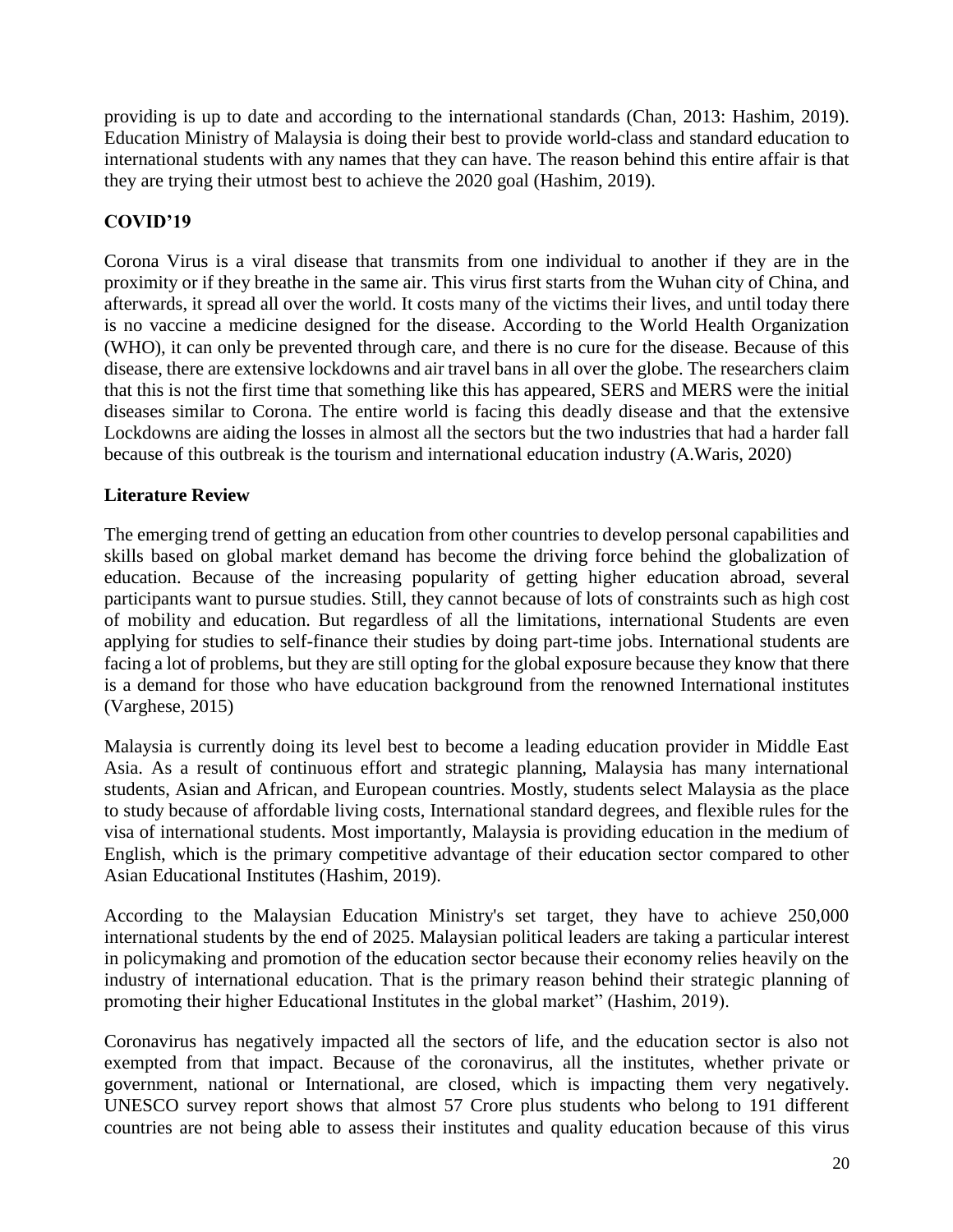outbreak. Many researchers are now actively working on finding the actual influence of Corona Virus on the Higher sector of education plus possible solutions for resuming the studies of students. Students face depression and anxiety issues because of the vagueness of the situation (Husain, 2020). Educational Institutes and Universities are forced to go online because of the coronavirus's current condition, plus they have to deal with all the problems they are facing because of a sudden switch to online mode (QS, 2020).

## *H1: There is a significant relationship between students' motivation and students' intention to study in Malaysia.*

According to the researchers, the word motivation refers to persons' internal stimuli that convince them to perform a specific task. The higher the confidence, the higher the person (McChelland, 1987). Several studies explain and support the relation specific between students' motivation and his or her intention to study abroad (Power, 1999). The process of making a plan or intend to explain study abroad decisions is all very much dependent on motivation. Moreover, it is suggested by the researchers that student motivation and intention to study overseas are positively related to one another (Manyu Li, 2013).

## *H2: There is a significant relationship between the image of Malaysia and students' intention to study in Malaysia.*

Some researchers state that many factors influence students' decisions while choosing a country for their abroad destination, such as the image and reputation of the country that they are going to (Mazzarol, 2008). International students are more interested in the country's employment opportunities, economic stability, state of peace, and the number of quality education institutes recognized by international global market leaders. So, it is deduced that the image of the state is essential for making the intent of international students to get admission in a particular country (Muhammad Zeeshan, 2013).

## *H3: There is a significant relationship between the reputation of institutes and students' intention to study in Malaysia.*

There are some publications by researchers that emphasize that students interest in getting admission in Malaysia and the reputation of Malaysian higher education institutes are significantly related to one another (Human, 2010). International students focus on the preparation of Malaysian higher education institutes because the organization's reputation is right; then, the level of education will also be useful. Thus, according to the view of international students, if the institute's status is of a worldwide scale, then the courses and instruction-level will also be the same. Many international students are coming to Malaysia for education because they believe in the reputation and standards as the English language is the medium of instruction there.

## *H4: There is a significant relationship between low cost of program and students' intention to study in Malaysia.*

Many researchers reported that less cost of daily expenses and tuition is a significant competitive advantage for Malaysia because most of the students intended to study in Malaysia because of that fact. Students face many problems and issues while providing for their studies costs by doing parttime in foreign countries. Thus, most of the international students opt for Malaysia because it is quite inexpensive as compared to other European and Asian countries of instruction is also English; that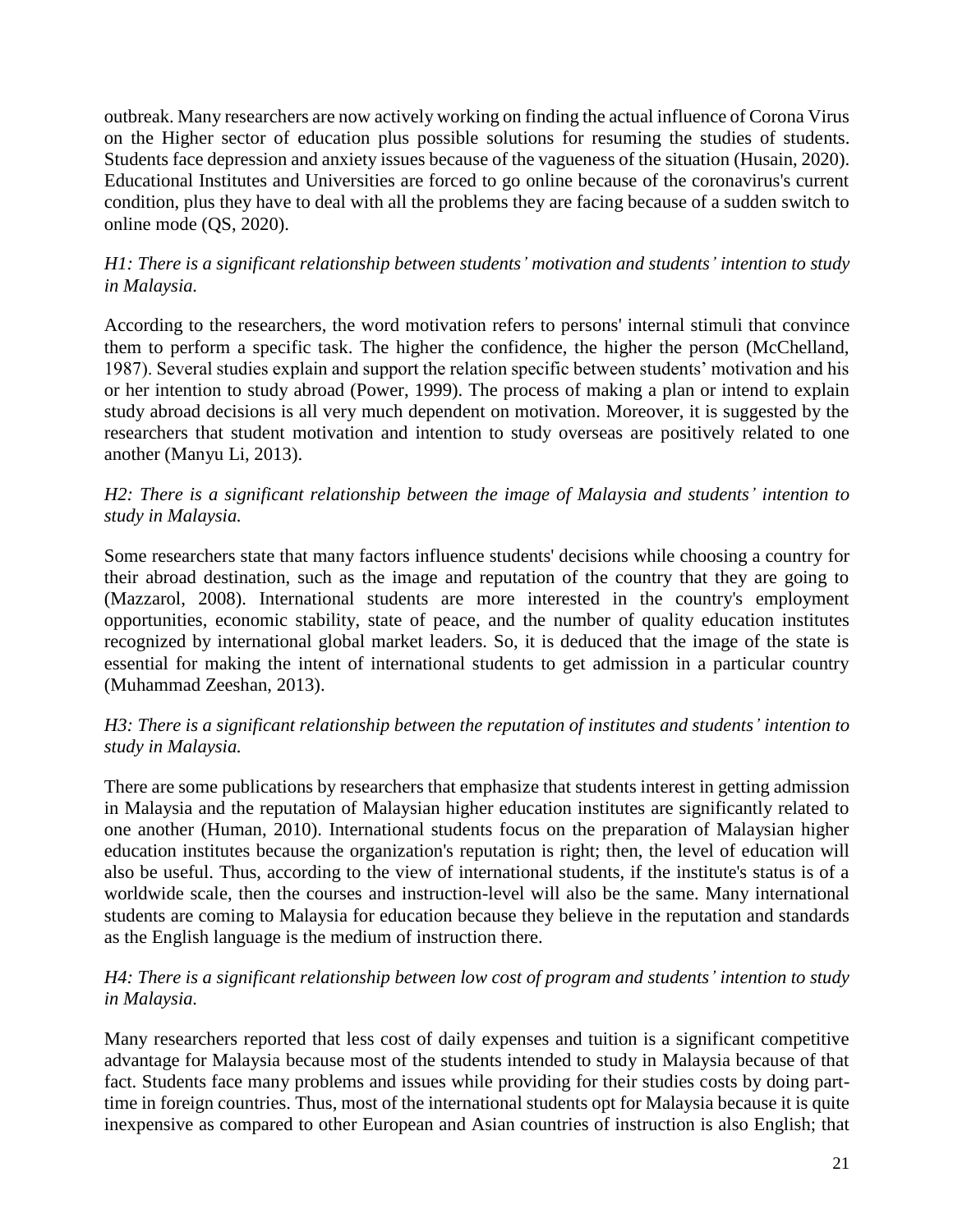is, there is no compromise on the standard of education while staying on budget (Melissa W Migin, 2015).

The fact that COVID'19 is influencing badly on the mindset of prospective international students is very clear from research. Moreover, institutes and students are doing their utmost to cope with the current online learning scenario instead of the physical one. But, it goes without saying that students intentions to study abroad are facing burnt because of COVID'19 outbreak (Educations.com, 2020)

According to recent surveys by different study portals, namely study portal shows that more than 36% of students are either cancelling or shifting their study abroad to the next year. Some students are not planning to travel again in their lives for study purposes, and some are just focusing on other modes of studying for the time being. Still, COVID '19 has impacted a lot on students' intention to study abroad. Even at this time, students who are still considering studying abroad are only focusing on those countries who have less Corona cases like Germany, Malaysia, Netherlands, etc. (Gutterer, 2020).

Some researchers are of the view that students are facing many psychological pressures because of all the un-surety and vagueness due to the situation of COVID'19 and switching of universities to an online platform. Many of the students are still confused about their study abroad plans. Therefore it can be said that the coronavirus is influencing greatly on the decision and mindset of prospective future students. Thus, this whole process stuck the students intended to study abroad in the dilemma of going not going (Hiep-Hung Pham, 2020).

Students are more worried about their safety and financial conditions; that is, they might not be able to afford expensive tuition and living costs. That means students' intentions are now heavily influenced by factors like country safety image, low-cost living and tuition fee, quality education providers, and personal motivation. Furthermore, now students are also concerned about institutes' hygiene measures and facilities, etc., for safety reasons (Gutterer, 2020).



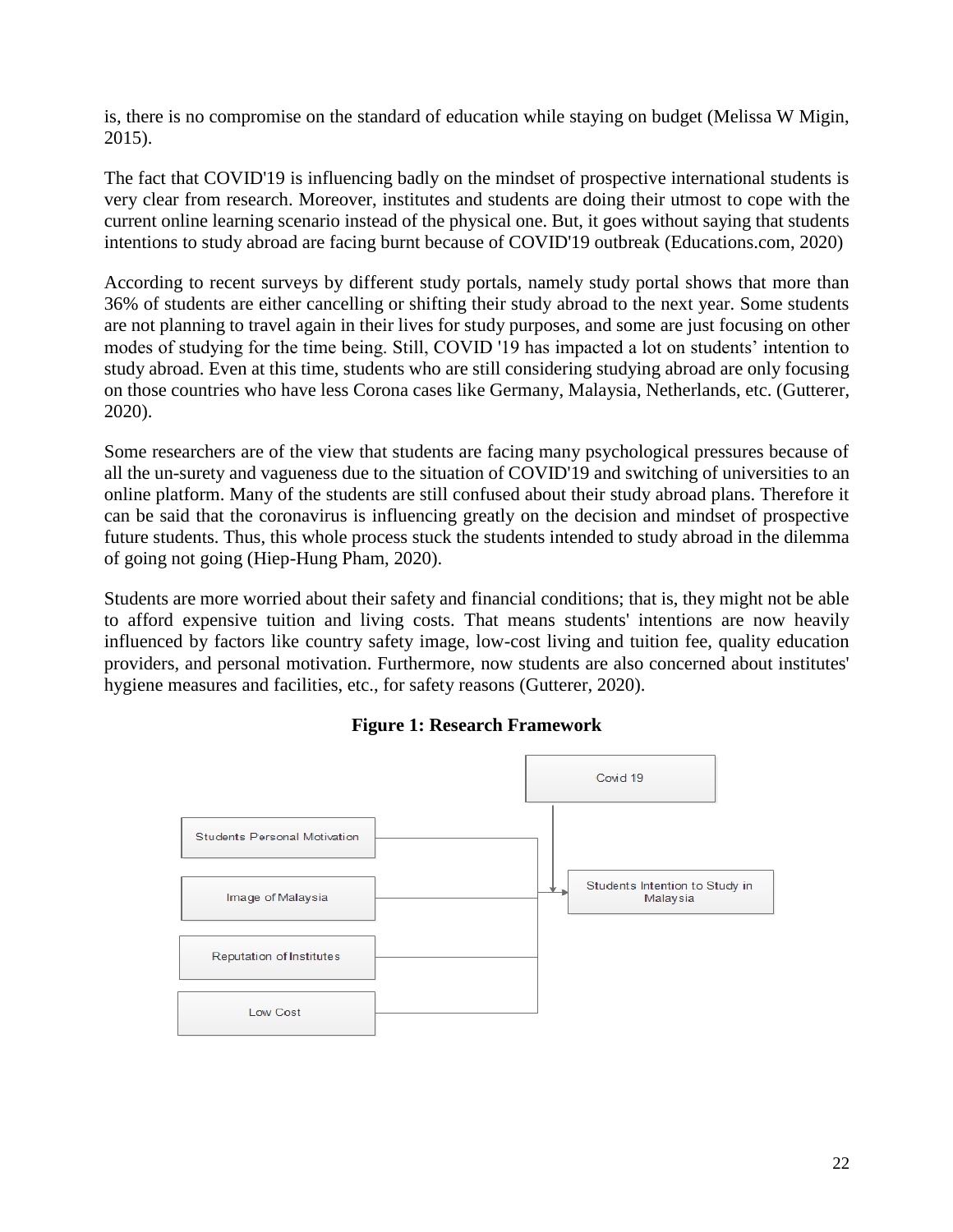## **Methodology**

A quantitative method for research data analysis has been implemented in this study. In a quantitative study, researchers will analyze and interpret numerical data collected from respondents of survey questionnaires using SPSS, AMOS, PLS, etc. The benefit of utilizing this method is that it will almost represent the total target market even if few submit the response. Moreover, because of the COVID'19 situation, researchers are not being able to meet the respondents while filling the questionnaire personally, thus, making it very fair and unbiased.

In quantitative research, it is very convenient and easy to represent the relationship between variables. In this study, researchers identified the relationship between dependant and independent variables with the help of that. They tested the impact of country image, students' motivation, low cost, and reputation of institutes on the dependant variable: Students' choice to get admission in Malaysia and afterwards measure the effects of COVID'19 on their relationships.

The main reason for opting quantitative approach is because it was convenient for collecting data from international students while country borders were closed due to COVID'19. That is why questionnaires were distributed online via Google form to different social groups of students thinking of getting admission in a foreign country or Malaysia. It was one of the best options for the researchers because of its inexpensive nature and approach to an international student's target market. After collecting data, researchers analyzed it with the help of SPSS.

For sampling, researchers choose primary data collection through a self-designed survey. The survey was compiled in the form of Google form and sent via emails and links to different student platforms. The study population was all the students who intend to study abroad or particularly in Malaysia. However, it was not possible to collect data from all, so we received from 200 respondents who can be a deciding figure for the rest of the population. The questionnaire consists of two parts, one for collecting demographics of our respondents and others for collecting responses on our selected variables and their relationships (Sheikha M.Saidi, 2014).

## **Results Analysis**

According to the survey responses, most of the respondents are males compared to females, with a ratio of 53.5 % and 46.5 %, respectively. Following are the tabular and graphical presentation of the demographical question about the gender of the respondents:

|       |        | Frequency | Percent | <b>Valid Percent</b> | <b>Cumulative Percent</b> |
|-------|--------|-----------|---------|----------------------|---------------------------|
| Valid | Male   | 107       | 53.5    | 53.5                 | 53.5                      |
|       | Female | 93        | 46.5    | 46.5                 | 100.0                     |
|       | Total  | 200       | 100.0   | 100.0                |                           |

#### **Table 1: Respondents' Profile**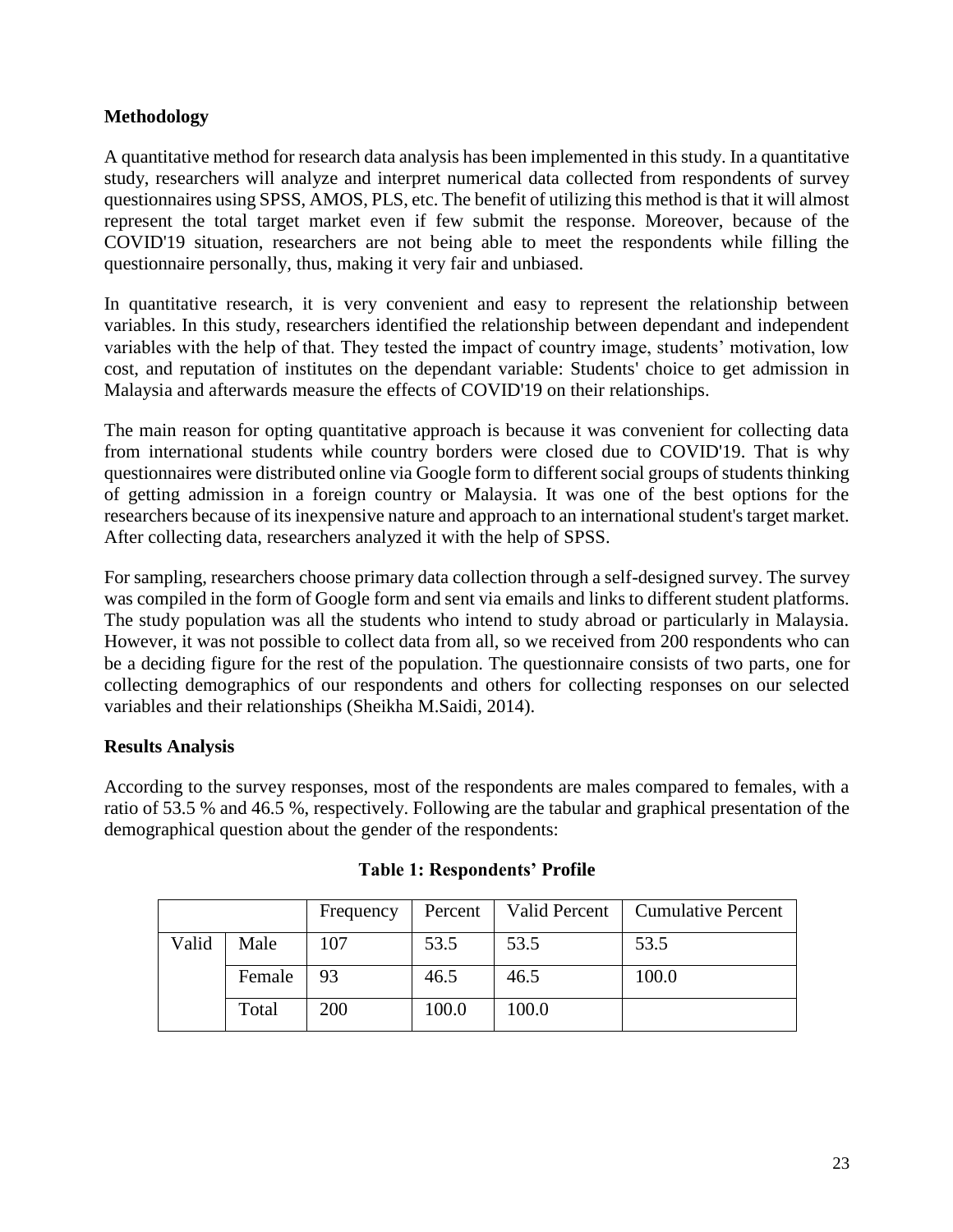## **Figure 2: Respondents' Profile**



From the second question of the demographic section regarding age group of the respondents' researchers found out that 22.5% of responses are from the students below 20 years, 38.5% belongs to the age group of 20-25 years, 23% from the age group of 26-30 years and remaining 16% are above the age of 30 years. Following are the tabular and graphical representation of respondents' age group:

**Table 2: Respondents' Age**

|       |           | Frequency | Percent | <b>Valid Percent</b> | <b>Cumulative Percent</b> |
|-------|-----------|-----------|---------|----------------------|---------------------------|
| Valid | Below 20  | 45        | 22.5    | 22.5                 | 22.5                      |
|       | $20 - 25$ | 77        | 38.5    | 38.5                 | 61.0                      |
|       | $26 - 30$ | 46        | 23.0    | 23.0                 | 84.0                      |
|       | Above 30  | 32        | 16.0    | 16.0                 | 100.0                     |
|       | Total     | 200       | 100.0   | 100.0                |                           |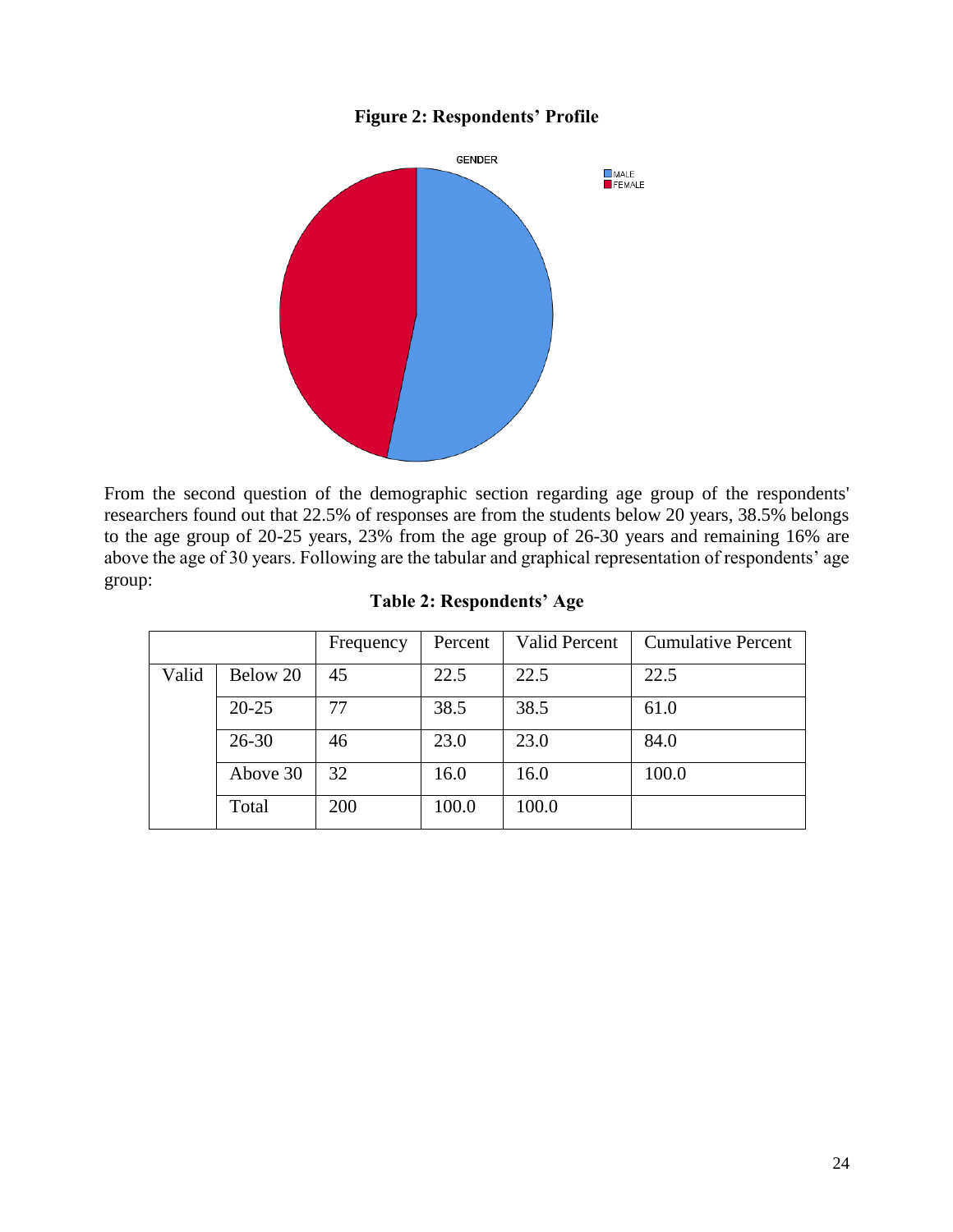## **Figure 3: Respondents' Age**



According to the survey questionnaires, 49% of the respondents are from Asian countries, 24% from African countries, 10% from the American side, 5.5 from European countries, and 11.5% of the remaining respondents are from other categories. Below is the data presented in table and graph form regarding the location of respondents:

|       |         | Frequency | Percent | <b>Valid Percent</b> | <b>Cumulative Percent</b> |
|-------|---------|-----------|---------|----------------------|---------------------------|
| Valid | Asia    | 98        | 49.0    | 49.0                 | 49.0                      |
|       | Africa  | 48        | 24.0    | 24.0                 | 73.0                      |
|       | America | 20        | 10.0    | 10.0                 | 83.0                      |
|       | Europe  | 11        | 5.5     | 5.5                  | 88.5                      |
|       | Others  | 23        | 11.5    | 11.5                 | 100.0                     |
|       | Total   | 200       | 100.0   | 100.0                |                           |

**Table 3: Respondents' Region**

**Figure 4: Respondents' Region**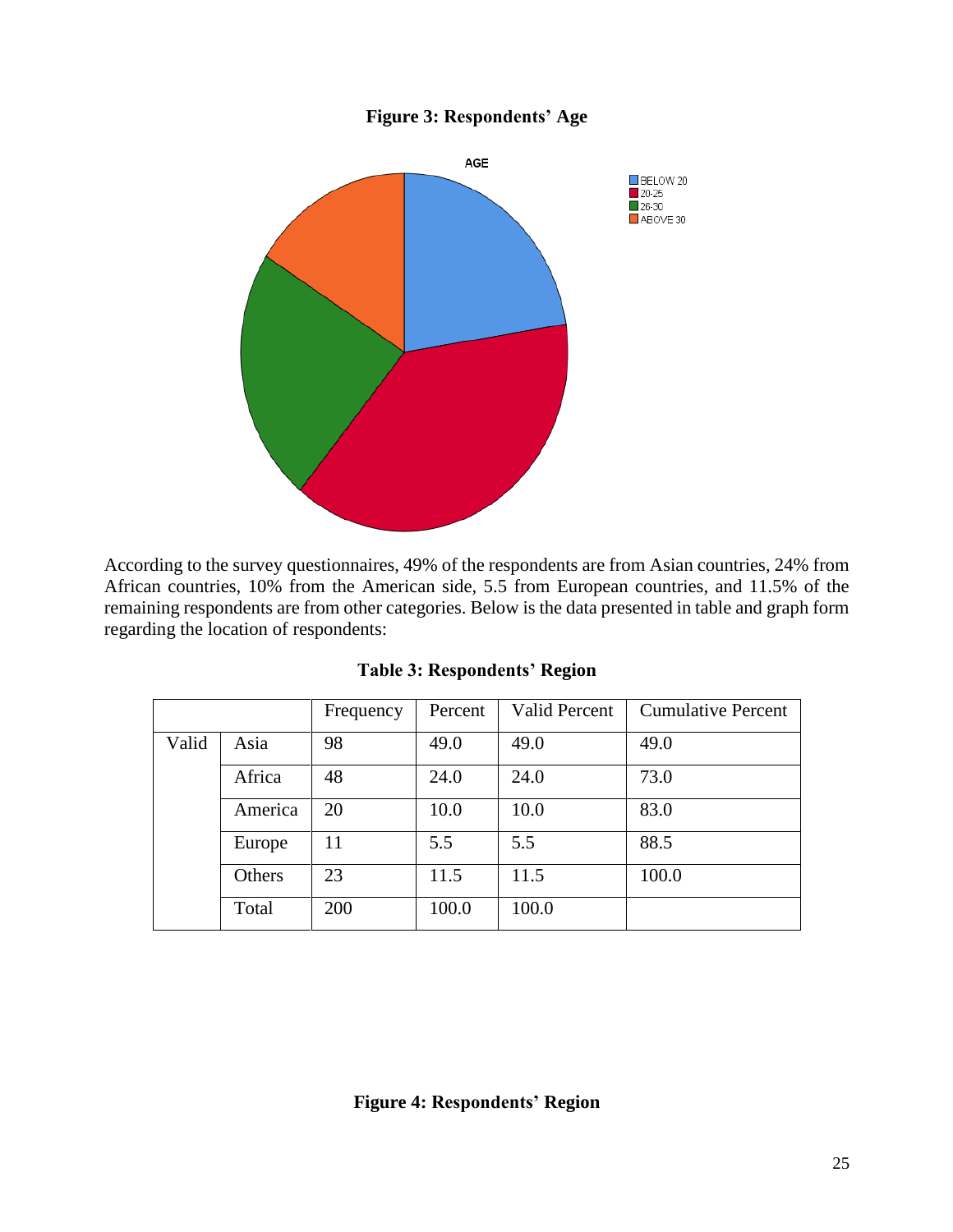

16% of the responses are from the background of Diploma or Certification, 48% from Undergraduates, 22.5% from Graduates, and the remaining 13.5% from the Postgraduates side. Undergraduates are the most among the respondents who are planning to take undergraduate courses in Malaysia, or they are planning to go for Masters. Following are the graphical presentation:

|       |                      | Frequency | Percent | Valid   | Cumulative |
|-------|----------------------|-----------|---------|---------|------------|
|       |                      |           |         | Percent | Percent    |
| Valid | Diploma<br><b>Or</b> | 32        | 16.0    | 16.0    | 16.0       |
|       | Certificate          |           |         |         |            |
|       | Undergraduate        | 96        | 48.0    | 48.0    | 64.0       |
|       | Graduate             | 45        | 22.5    | 22.5    | 86.5       |
|       | Postgraduate         | 27        | 13.5    | 13.5    | 100.0      |
|       | Total                | 200       | 100.0   | 100.0   |            |

#### **Table 4: Respondents' Level of Studies**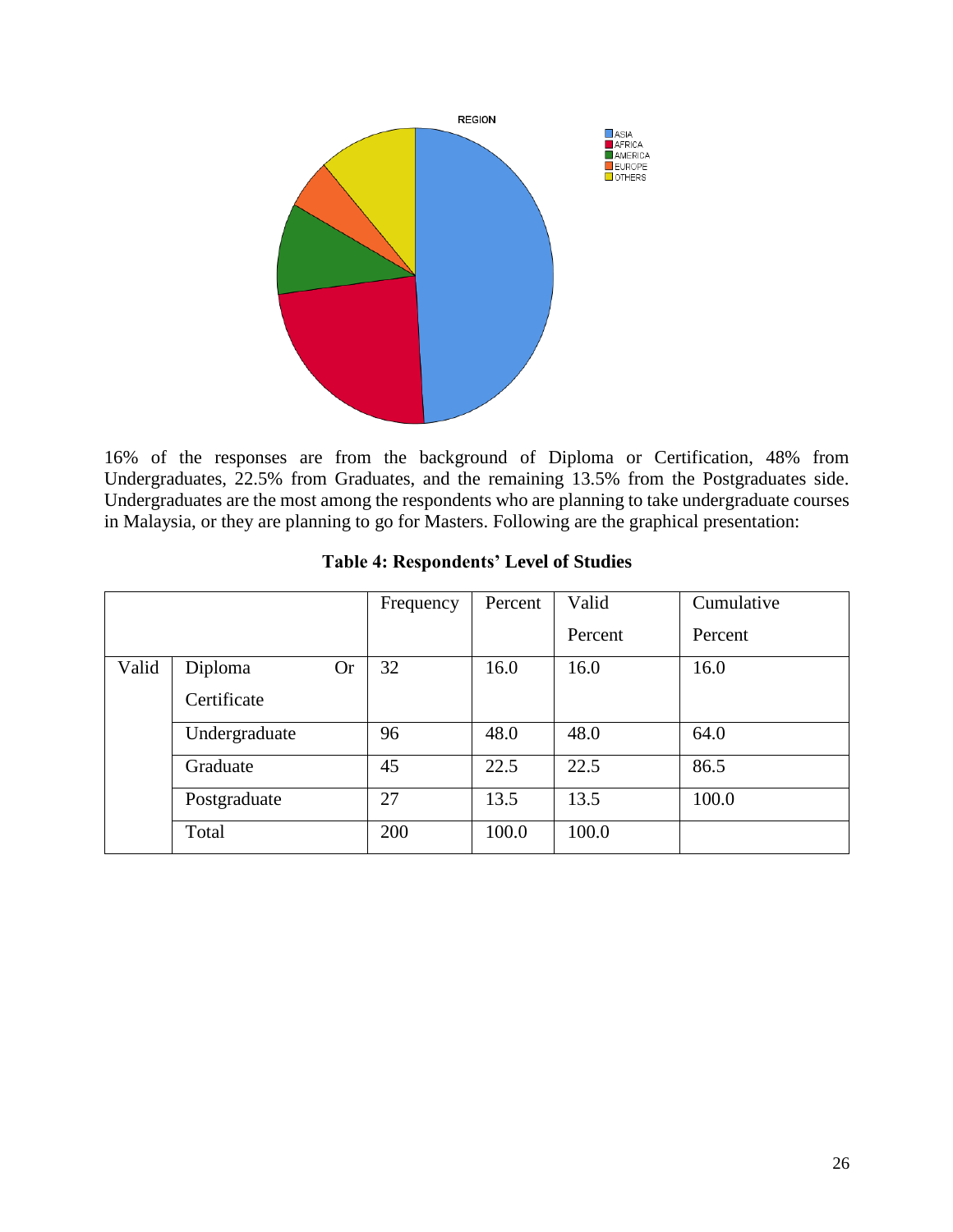## **Figure 5: Respondents' Level of Studies**



# **Reliability Test**

Test of Reliability using Cronbach's Alpha through SPSS analysis means that researchers verify that their scale doesn't have any mistake or error. With the help of this test, researchers identify relatedness of all the variables items, and this test is known as an internal consistency test. The value of Alpha is always between zero and one. That is higher the value, higher the reliability. The reliability range should be from 0.5 to 0.89 for the result to be reliable. In the table, all of the Values are above 0.5 and below 0.89, making all the items secure for further analysis.

| <b>Variable</b>                         | <b>Number of items</b> | <b>Alpha</b> |
|-----------------------------------------|------------------------|--------------|
| <b>Students Personal Motivation</b>     | 4                      | 0.884        |
| Image of Malaysia                       | $\overline{4}$         | 0.65         |
| <b>Reputation of Institutes</b>         | 4                      | 0.853        |
| Low Cost                                | 4                      | 0.759        |
| COVID'19                                | 4                      | 0.776        |
| Students Intention to Study in Malaysia | $\overline{4}$         | 0.790        |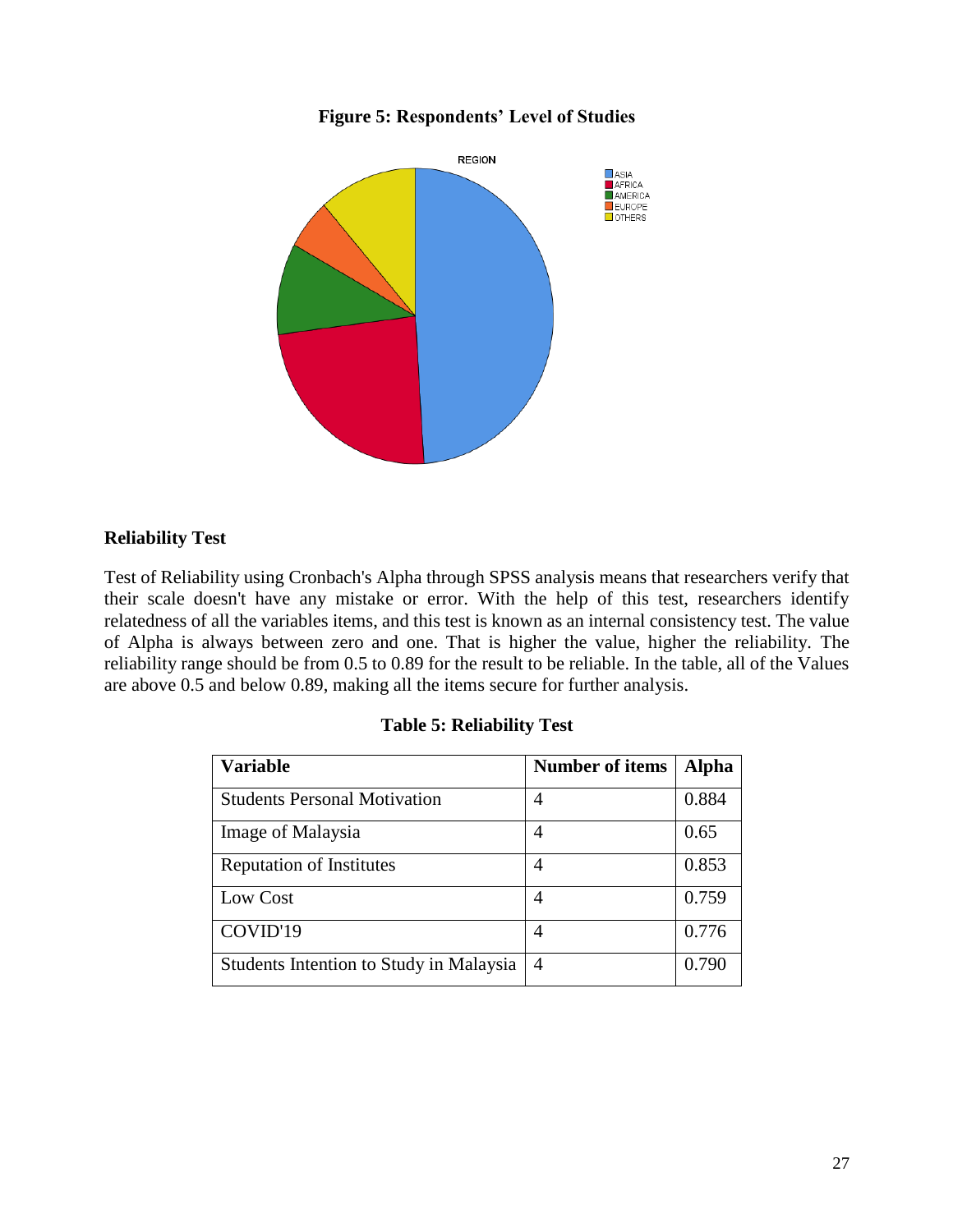According to the analysis of the survey questionnaire, the research did the study for finding the M and SD values of items. It's interpreted that all the constructs have a significant impact on the students' decision to come to Malaysia because of higher mean and SD values.

| <b>Constructs</b>                       | <b>Mean</b> | <b>Standard Deviation</b> |
|-----------------------------------------|-------------|---------------------------|
| <b>Students Personal Motivation</b>     | 10.17       | 2.95                      |
| Image of Malaysia                       | 10.47       | 2.93                      |
| <b>Reputation of Institutes</b>         | 9.62        | 4.21                      |
| Low Cost                                | 12.14       | 4.52                      |
| COVID'19                                | 9.94        | 4.17                      |
| Students Intention to Study in Malaysia | 9.23        | 3.83                      |

## **Table 6: Constructs**

### **Pearson Correlations**

Signs of negative and positive will indicate whether the correlation between variables is present or not. Pearson's correlation test is used to find out the relation between variables. The following tabular representation of associations shows that all the variables are correlated with each other, but there is a negative sign between low cost and students' motivation, Students intention to study abroad, COVID'19. That is why researchers are not sure about their correlation.

|            |                            | <b>SPM</b> | <b>IOM</b> | <b>ROI</b>           | LC           | <b>SISM</b> | COVID19                |
|------------|----------------------------|------------|------------|----------------------|--------------|-------------|------------------------|
| <b>SPM</b> | <b>Pearson Correlation</b> | 1          | $.151*$    | $.215***$            | .054         | $.701***$   | $.71\overline{5^{**}}$ |
|            | Sig. (2-tailed)            |            | .033       | .002                 | .449         | .000        | .000                   |
|            | N                          | 200        | 200        | 200                  | 200          | 200         | 200                    |
| <b>IOM</b> | <b>Pearson Correlation</b> | $.151*$    | 1          | $.453$ <sup>**</sup> | $.468***$    | .107        | $.465***$              |
|            | $Sig. (2-tailed)$          | .033       |            | .000                 | .000         | .133        | .000                   |
|            | N                          | 200        | 200        | 200                  | 200          | 200         | 200                    |
| <b>ROI</b> | <b>Pearson Correlation</b> | $.215***$  | $.453***$  | $\mathbf{1}$         | .058         | $.381**$    | $.610**$               |
|            | Sig. (2-tailed)            | .002       | .000       |                      | .411         | .000        | .000                   |
|            | N                          | 200        | 200        | 200                  | 200          | 200         | 200                    |
| LC         | <b>Pearson Correlation</b> | .054       | $.468***$  | .058                 | $\mathbf{1}$ | .120        | .016                   |
|            | Sig. (2-tailed)            | .449       | .000       | .411                 |              | .091        | .817                   |
|            | N                          | 200        | 200        | 200                  | 200          | 200         | 200                    |

#### **Table 7: Correlations**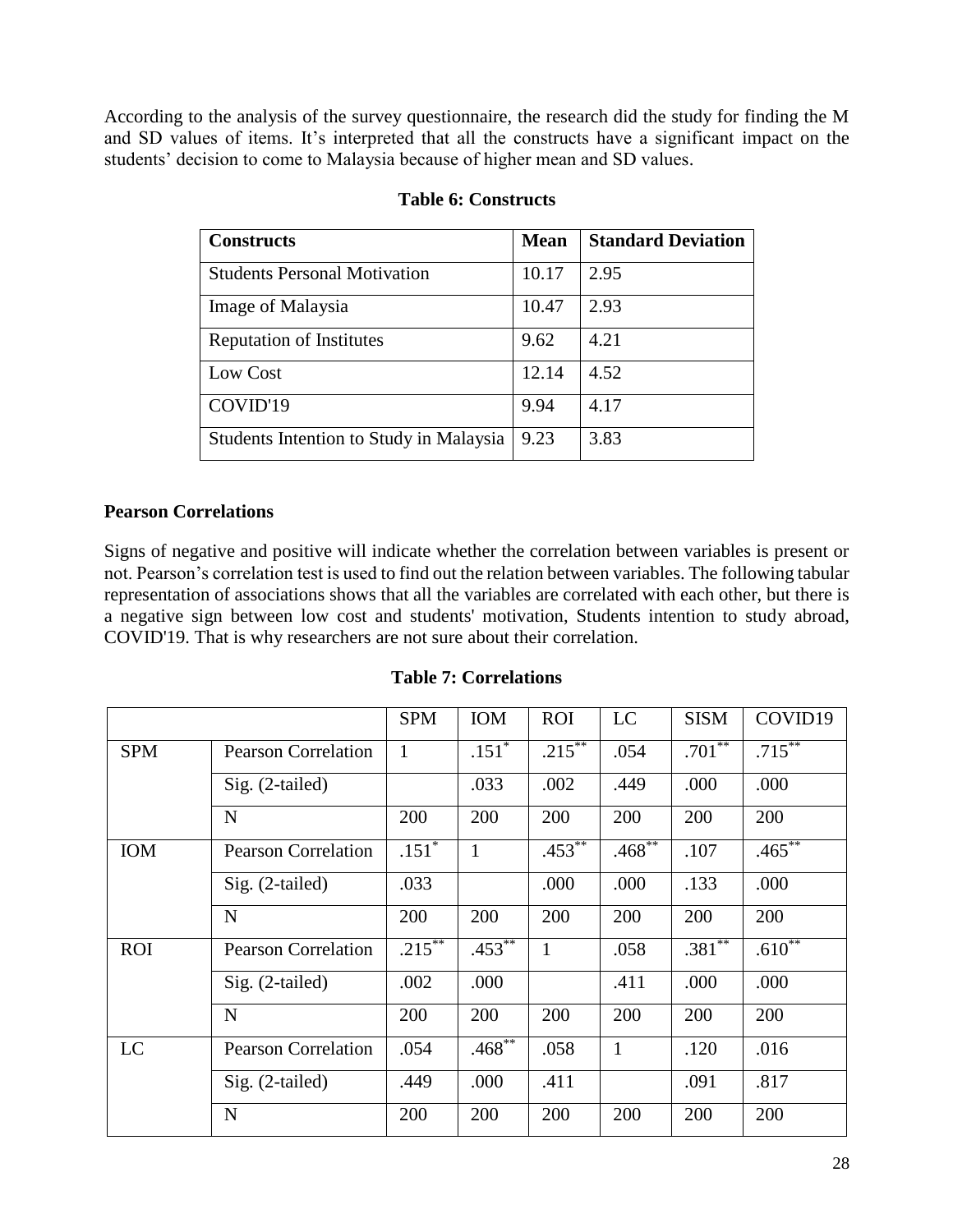| <b>SISM</b>                                                  | <b>Pearson Correlation</b> | $.701***$ | .107      | $.381**$ | .120 |           | $.578***$ |  |
|--------------------------------------------------------------|----------------------------|-----------|-----------|----------|------|-----------|-----------|--|
|                                                              | $Sig. (2-tailed)$          | .000      | .133      | .000     | .091 |           | .000      |  |
|                                                              | N                          | 200       | 200       | 200      | 200  | 200       | 200       |  |
| COVID19                                                      | <b>Pearson Correlation</b> | $.715***$ | $.465***$ | $.610**$ | .016 | $.578***$ |           |  |
|                                                              | $Sig. (2-tailed)$          | .000      | .000      | .000     | .817 | .000      |           |  |
|                                                              | N                          | 200       | 200       | 200      | 200  | 200       | 200       |  |
| *. Correlation is significant at the 0.05 level (2-tailed).  |                            |           |           |          |      |           |           |  |
| **. Correlation is significant at the 0.01 level (2-tailed). |                            |           |           |          |      |           |           |  |

**Table 8: Model Summary**

| Model                                                 | R                 | R Square | <b>Adjusted R Square</b> | Std. Error of the Estimate |  |  |  |
|-------------------------------------------------------|-------------------|----------|--------------------------|----------------------------|--|--|--|
|                                                       |                   |          |                          |                            |  |  |  |
|                                                       |                   |          |                          |                            |  |  |  |
|                                                       | .750 <sup>a</sup> | .563     | .552                     | 2.78942                    |  |  |  |
| a. Predictors: (Constant), COVID19, LC, ROI, IOM, SPM |                   |          |                          |                            |  |  |  |

From the result, R sq value that is 0.563, represents that all the IVs (low cost, image of Malaysia, reputation of institutes, and students' motivation) justifies only 56.3% of the variance in Students decision to come to Malaysia in future. The selected number of respondents is insufficient to show the real variation of the total number of international students' intention to study in Malaysia. So, there must be room for improvement in the future as adjusted R square shows 0.552, which is 55.2% of the variance of independents towards Students' decision to come to Malaysia in the future. According to ANOVAs table interpretations, the process of regression proves to be a positive one that is due to the value of F being 50.037 and a value of  $p<0.05$ .

## **Table 9: ANOVA<sup>a</sup>**

| Model                       | of<br>Sum | df  | Mean    | F      | Sig.              |  |  |
|-----------------------------|-----------|-----|---------|--------|-------------------|--|--|
|                             | Squares   |     | Square  |        |                   |  |  |
| Regression                  | 1946.670  | 5   | 389.334 | 50.037 | .000 <sup>b</sup> |  |  |
| Residual                    | 1509.485  | 194 | 7.781   |        |                   |  |  |
| Total                       | 3456.155  | 199 |         |        |                   |  |  |
| a. Dependent Variable: SISM |           |     |         |        |                   |  |  |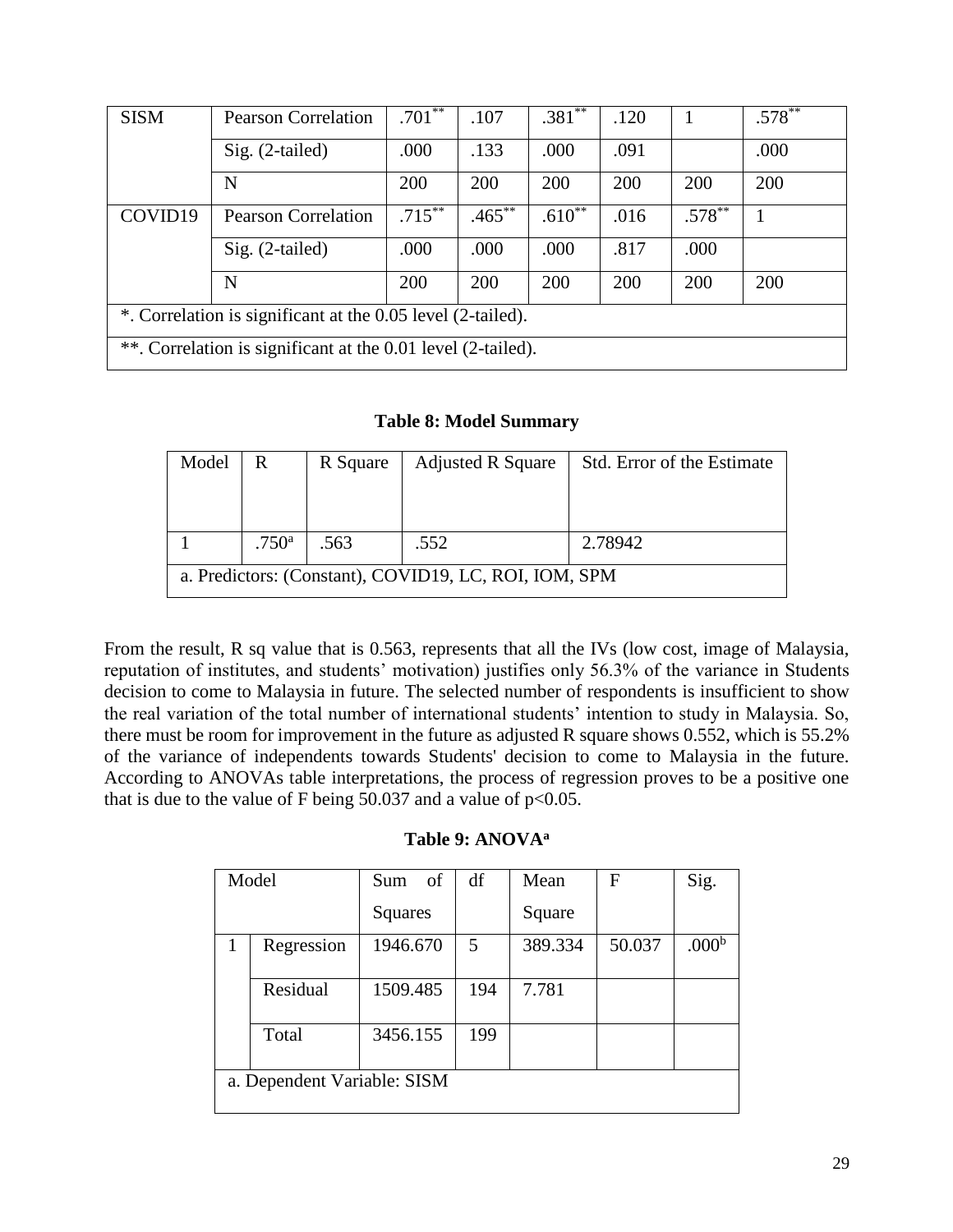# b. Predictors: (Constant), COVID19, LC, ROI, IOM, SPM

| Model        |                                                                  | <b>Un-standardized Coefficients</b> |       | Standardized<br>Coefficients | t     | Sig. |  |  |
|--------------|------------------------------------------------------------------|-------------------------------------|-------|------------------------------|-------|------|--|--|
|              |                                                                  | B                                   | Std.  | <b>Beta</b>                  |       |      |  |  |
|              |                                                                  |                                     | Error |                              |       |      |  |  |
| $\mathbf{1}$ | (Constant)                                                       | 3.144                               | 1.608 |                              | 1.955 | .048 |  |  |
|              | <b>Student Personal</b>                                          | .516                                | .147  | .416                         | 3.501 | .001 |  |  |
|              | Motivation                                                       |                                     |       |                              |       |      |  |  |
|              | of<br>Image                                                      | .316                                | .118  | .428                         | 2.678 | .011 |  |  |
|              | Malaysia                                                         |                                     |       |                              |       |      |  |  |
|              | of<br>Reputation                                                 | .538                                | .082  | 0.960                        | 6.585 | .000 |  |  |
|              | Institutes                                                       |                                     |       |                              |       |      |  |  |
|              | Low Cost                                                         | .025                                | .076  | .041                         | .330  | .743 |  |  |
|              | COVID19                                                          | .099                                | .107  | .160                         | .928  | 0.49 |  |  |
|              | (a): Dependent Variable: Students Intention to Study in Malaysia |                                     |       |                              |       |      |  |  |

## **Table 10: Coefficients α (Students' Intention to Study in Malaysia)**

In this table, results are representing regression analyses of students' responses via survey. According to this, apart from Low Cost, every other variable has a relationship with the students'intention to study abroad amidst the threat of Corona Virus. From the table we get values of Students personal motivation (B=0.416, p<0.05), Image of Malaysia (B=0.428, p<0.05), and Reputation of Institutes  $(B=0.96, p<0.05)$ . If the value of p is less than 0.05 than the hypothesis is accepted for future research; otherwise, it is not accepted. According to the analysis following hypothesis are confirmed:

## **Table 11: Hypothesis Testing**

| H1: | There is a significant relationship between Students Personal Motivation and Confirm |         |
|-----|--------------------------------------------------------------------------------------|---------|
|     | Students Intention to Study in Malaysia.                                             |         |
| H2: | There is a significant relationship between Image of Malaysia and Students           | Confirm |
|     | Intention to Study in Malaysia.                                                      |         |
| H3: | There is a significant relationship between the Reputation of Institutes and Confirm |         |
|     | Students Intention to Study in Malaysia.                                             |         |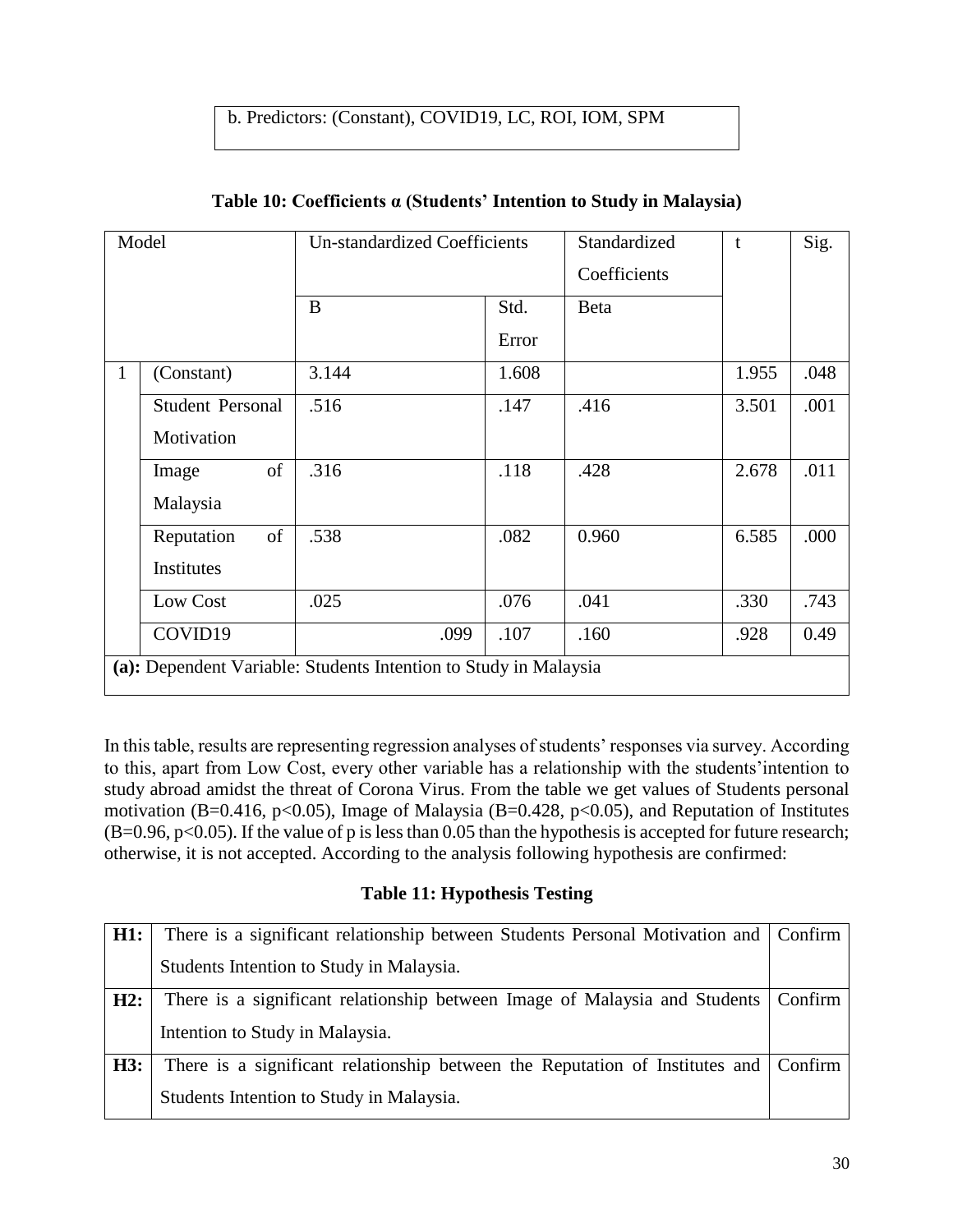| H4: | There is a significant relationship between Low Cost of program and Students   Confirm |  |
|-----|----------------------------------------------------------------------------------------|--|
|     | Intention to Study in Malaysia.                                                        |  |

P-P plot graph means the Probability plot is a technique to verify whether researchers'assumptions hold weight or not. According to this study, the premises of researchers are verified that they do wait and are right because of the dots near the straight line from the left corner to the right angle in an upward direction. Dots being close to line mean nothing is wrong with the study direction and assumptions of researchers.



#### **Figure 6: P-P Plot Test**

#### **Limitations and Direction for Future Studies**

The major constraint or limitation of this study paper is that there is less literature to support the assumptions. There are only one or two published studies on the influence of coronavirus on students' decision to study abroad but none on the implications of COVID'19 on students' decision to come to Malaysia in the future. That is why all data collected was related and modified accordingly by the researchers. Apart from that, one more limitation was fewer respondents because researchers can only approach respondents through online means due to extensive air banns and lockdowns.

This study will contribute towards the theory of the same area and give direction to future researchers to explore the same area in more depth or other perspectives. Researchers from other countries or regions can also conduct something similar to their territory to understand their city better. Policymakers and governmental agencies can also consider the intentions of future international students for better attraction programs etc.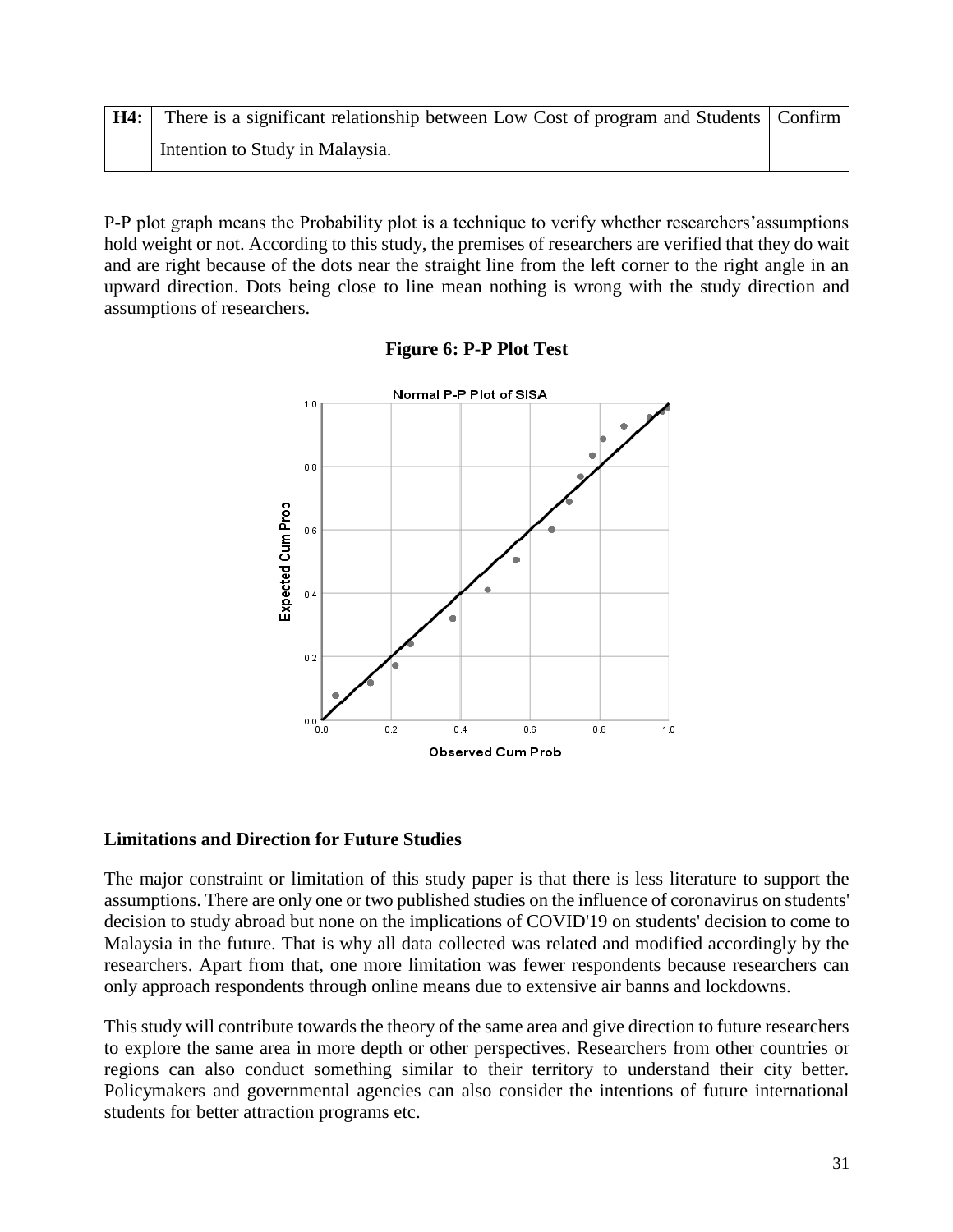#### **Conclusion**

In this study, researchers focused on identifying the relationship between students motivation, image of Malaysia, reputation of institutes and low-cost studies with international students' decision to come to Malaysia in future. Also, the one significant impact on the relationships of those independent variables and foreign students' decision to go to Malaysia in future is COVID'19. Due to lockdowns, air bans, and closure of educational institutes, international students face a high amount of anxiety, depression, and vagueness regarding their travel plans for higher studies abroad.

Researchers designed a questionnaire to collect data from the respondents because they cannot travel and collect in person due to current pandemic restrictions regarding travelling. Developing a selfarranged survey and sending it to students via online channels was the most reliable method to collect data in present circumstances. After collecting data from 200 respondents, ' researcher analyzed the results and tested the assumptions with the help of SPSS. All the hypotheses were confirmed except two that belong to a low-cost variable, but that can be because of less sample size because due to many constraints, researchers were not able to collect data from more. Due to less literature support and published material on said topic, researchers contributed something new to the literature and gave direction for future research work.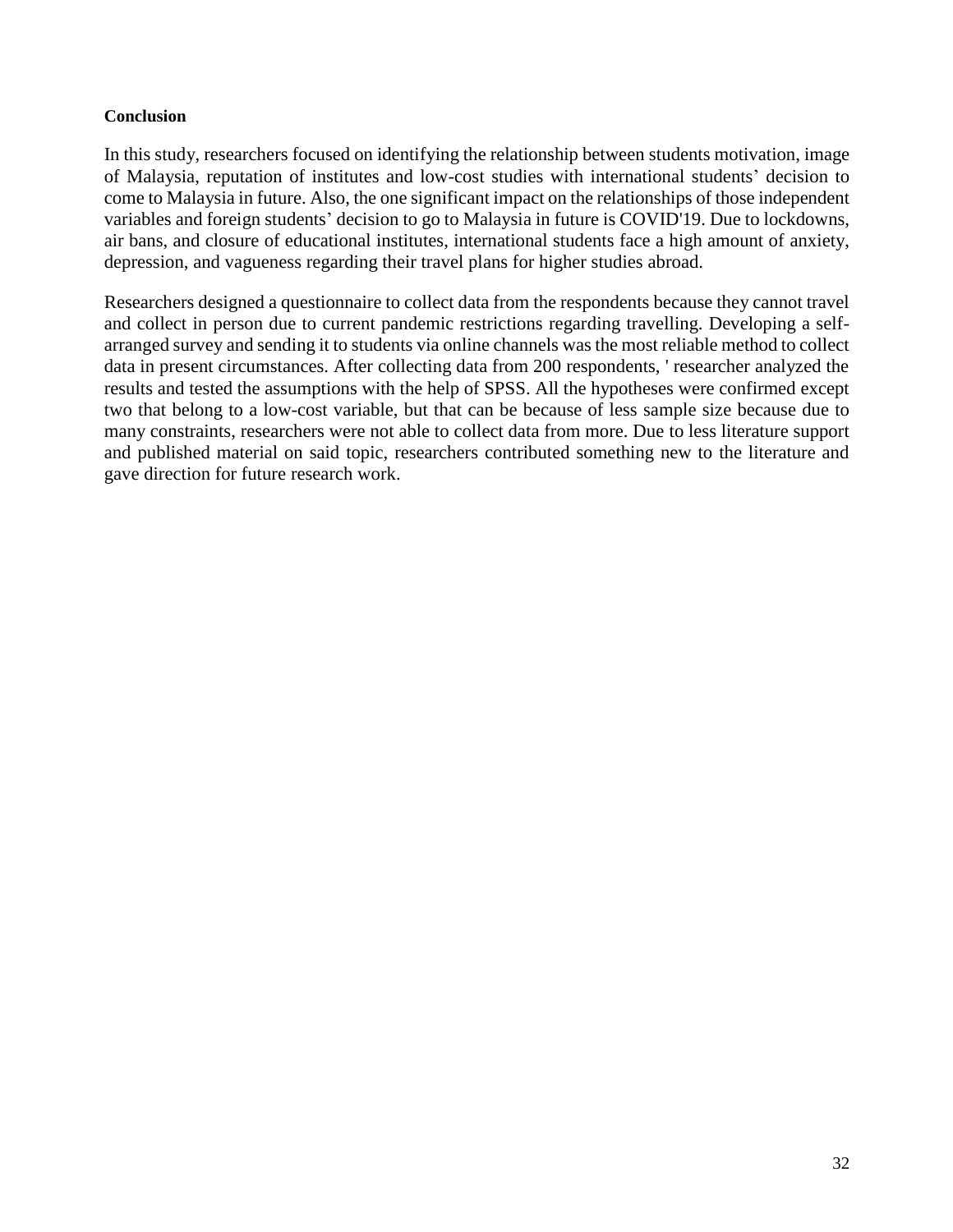## **References**

A.Waris, U. M., 2020. COVID-19 outbreak: current scenario of Pakistan. New Microbes and New Infections.

Educations.com., 2020. The Impact of COVID-19 on Study Abroad: Latest Survey Results. Retrieved June 16, 2020, from Institutions.educations.com: https://institutions.educations.com/insights/student-survey-covid-19-and-study-abroad

Government, H., 2019. International Education Strategy global potential, global growth. Ireland: British & Northern Ireland.

Gutterer, J., 2020. The Impact Of COVID-19 on International Students Perceptions. Retrieved June 23, 2020, from Studyportals.com: https://studyportals.com/intelligence/the-impact-of-covid-19-oninternational-students-perceptions/

Gutterer, J., 2020. The impact of COVID-19 on student plans. Retrieved June 23, 2020, from Studyportals.com: https://studyportals.com/blog/the-impact-of-covid-19-on-student-plans/

Hashim, M. M., 2019. Internationalization of Higher Education in Malaysia: Insights from Higher Education Administrators. AEI Insights: An International Journal of Asia-Europe Relations, 5 (1).

Hiep-Hung Pham, A.-D. H.-A.-C., 2020. Dataset of Vietnamese Students' Intention in Respect of Study Abroad Before and During COVID-19 Pandemic. SSRN Electronic Journal.

Husain, N., 2020. Impact of COVID-19 on Higher Education: Challenges, Opportunities, and Road Ahead. Hyderabad.

Kapur, D. a., 2005. Give Us Your Best and Brightest: The Global Hunt for Talent and its Impact on the Developing World. Retrieved June 23, 2020, from Weatherland Center for International Affairs: Harvard University: http://www.tinyurl.com/yy89jzms

Manyu Li, J. E., 2013. Students' Study Abroad Plans: the Influence of Motivational and Personality Factors. Frontiers: The Interdisciplinary Journal of Study Abroad, 1-17.

McHale, D. K., 2015. The Global Migration of Talent: What Does it Mean for Developing Countries? Retrieved June 30, 2020, from Center for Global Development: https://www.cgdev.org/publication/global-migration-talent-what-does-it-mean-developingcountries

Melissa W Migin, M. F., 2015. Impacts of Institutional Characteristics on International Students' Choice of Private Higher Education Institutions in Malaysia. Higher Education Studies, 5 (1).

MOHE., 2014. Operational Framework for International Student Management. Putrajaya: Kementerian Pengajian Tinggi Malaysia / Ministry of Higher Education Malaysia.

Muhammad Zeeshan, S. D., 2013. Foreign Students Motivation for Studying in Malaysia. International Journal of Asian Social Science, 833-846.

NHESP., 2020. The National Higher Education Action Plan 2011 - 2015, Beyond 2020. Kuala